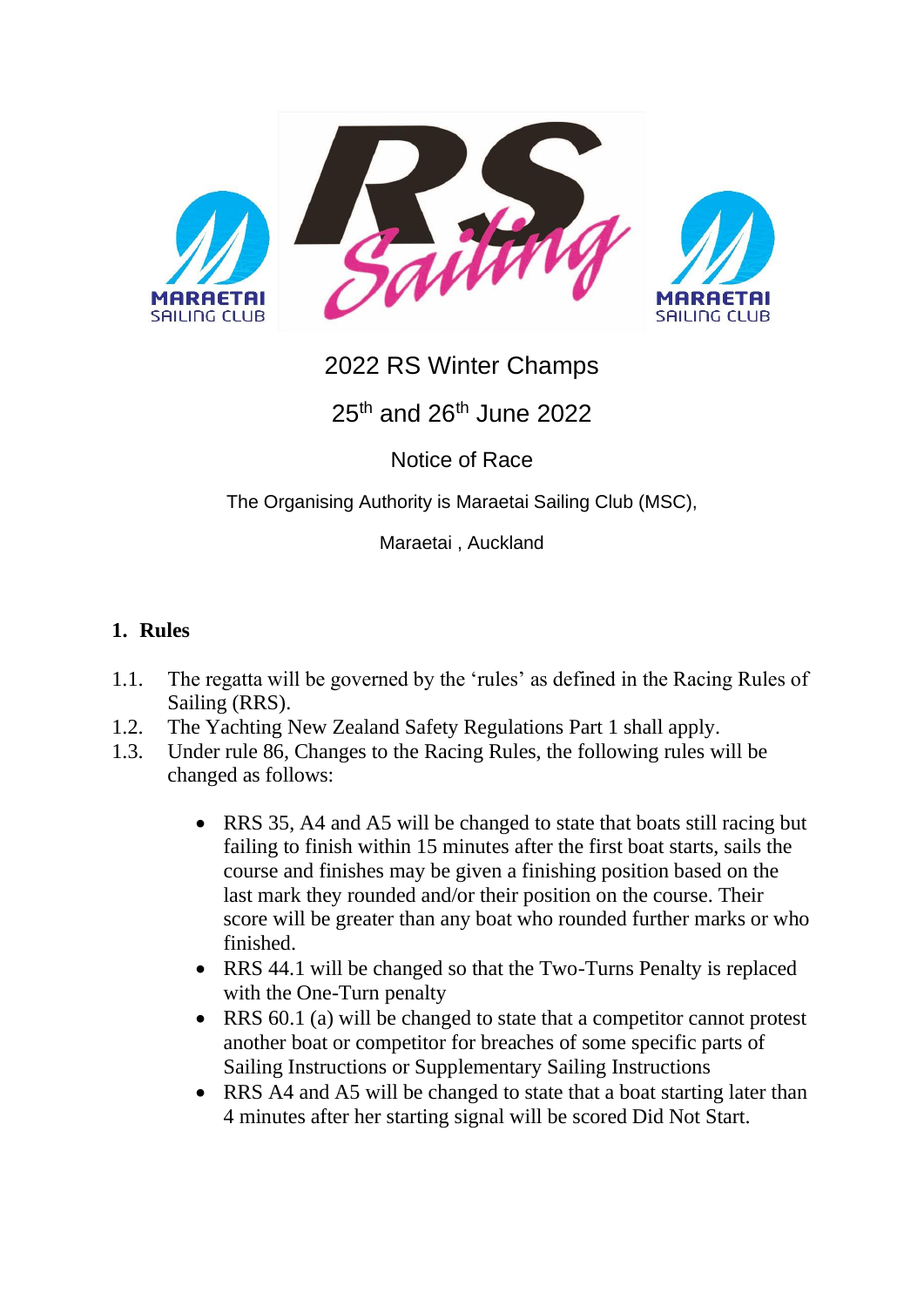The changes will appear in full in the Supplementary Sailing instructions.

1.4. Appendix T, Arbitration shall apply.

#### **2. Sailing Instructions**

2.1. The sailing instructions will consist of the instructions in RRS Appendix S, Standard Sailing Instructions, and supplementary sailing instructions that will be on the official notice board located at MSC.

Paper copies will not be issued to competitors.

# **3. Communication**

- 3.1. The online official notice board is located at MSC
- 3.2. [DP] Except in an emergency, a boat that is racing shall not make voice or data transmissions and shall not receive voice or data communication that is not available to all boats. This restriction also applies to mobile telephones.

# **4. Eligibility**

- 4.1. The event is open to all boats of the RS Feva, RS Aero, RS Quest that comply with the Class Rules.
- 4.2. Eligible entrants may enter by completing the online Entry Form along with entry payment on the MSC website: by 2200hrs on Thursday 23rd June, 2022.
- 4.3. Late entries may be accepted up until 1700hrs on Friday 24<sup>th</sup> June, 2022, at the discretion of the Organising Authority.
- 4.4. A minimum of (10) Ten entries are required by the  $20<sup>th</sup>$  June, 2022 to constitute a regatta.
- 4.5. To be eligible to compete in this event each entrant and crew shall be a financial member of a yacht club recognised by the entrant's and crew's national authority.

Proof of affiliated club membership shall be presented at registration.

# **5. Entry Fee**

5.1. The entry fee for the event is NZD\$100.00 per boat (Feva,Quest) \$50.00 per boat for RS Aero.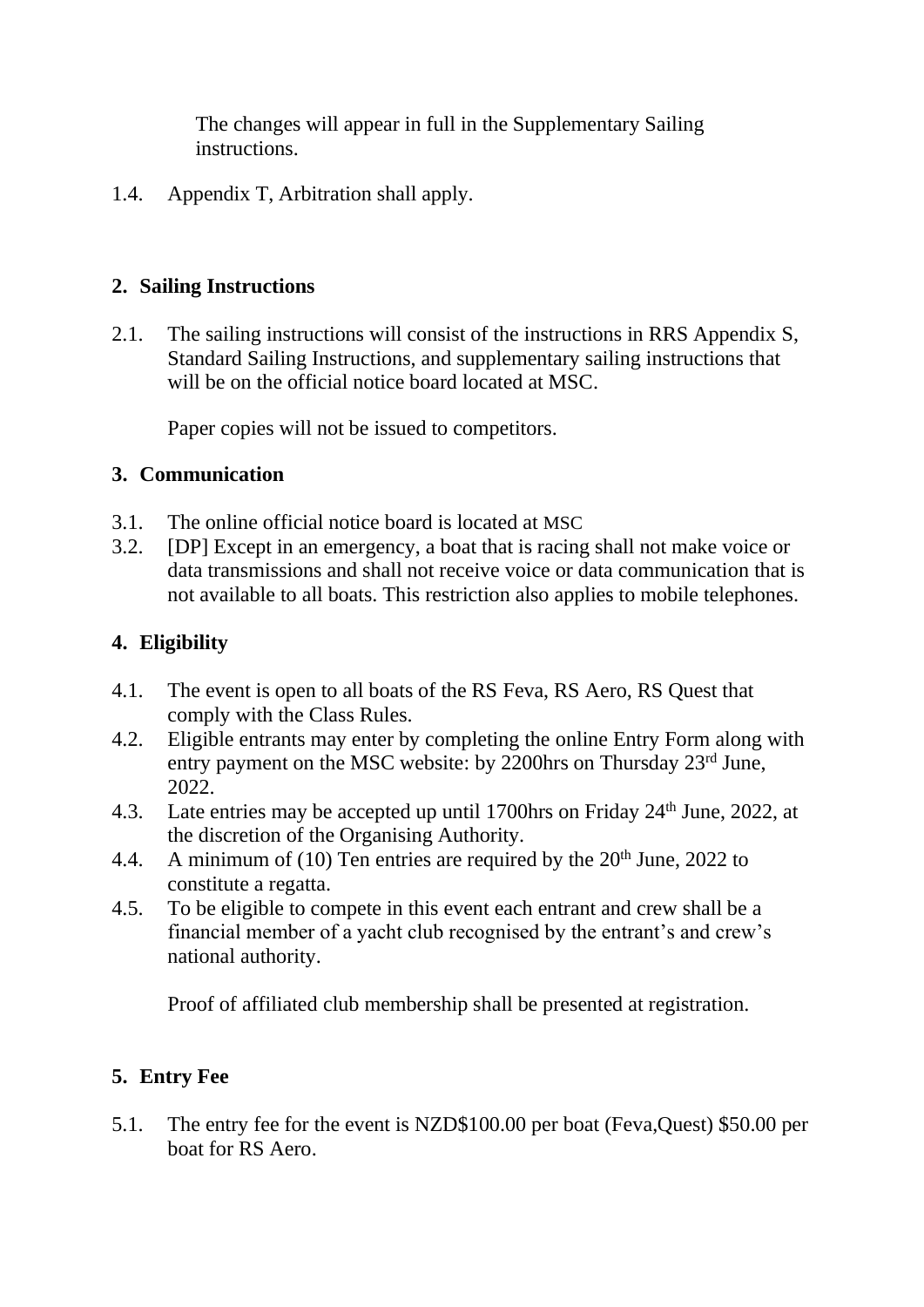- 5.2. Late entries, if accepted, shall be accompanied by an additional late entry surcharge of \$50.00 per boat.
- 5.3. In the event of cancellation due to any causes outside of the Organising Authority's control, all efforts will be made to reimburse Entry fees.

### **6. Advertising**

6.1. [DP] Boats may be required to display advertising chosen and supplied by the Organising Authority.

#### **7. Schedule**

- 7.1. **Registration:** Saturday 25nd June at 0900hrs 1000hrs at MSC.
- 7.2. **Equipment inspection and measurement**: Saturday 25<sup>th</sup> June 0900hrs -1030hrs.
- 7.3. **Briefing:** The briefing is scheduled for 10.30hrs on Saturday 25<sup>th</sup> June at the Maraetai Sailing Club.

| Day:     | Date:            | <b>Number of Races</b>           | <b>Target Time for</b><br><b>Each Race</b> |
|----------|------------------|----------------------------------|--------------------------------------------|
| Saturday | $25th$ June 2022 | Four $(4)$ races<br>back to back | 30 minutes                                 |
| Sunday   | $26th$ June 2022 | Four $(4)$ races<br>back to back | 30 minutes                                 |

7.4. Dates of racing and number of races:

- 7.5. All boats will start and race in class fleets (Providing minimum of 5 boats per class)
- 7.6. The schedule time of the first warning signal is 1130 hrs Saturday and 1100hrs Sunday.
- 7.7. On the last scheduled day of racing no warning signal will be made after 1530 hrs.
- 7.8. Up to five (5) races may be sailed per day, but only if forecast weather conditions allow. This decision will only be made with the approval of the race committee.

# **8. Measurement and Inspection**

- 8.1. Each boat shall be presented for measurement and inspection prior to racing on the first day (NoR 7.2 above).
- 8.2. Only RS Class legal sails may be used. Dispensation may be given at the discretion of the race committee to club boats using club sails which do not comply with Class Rules.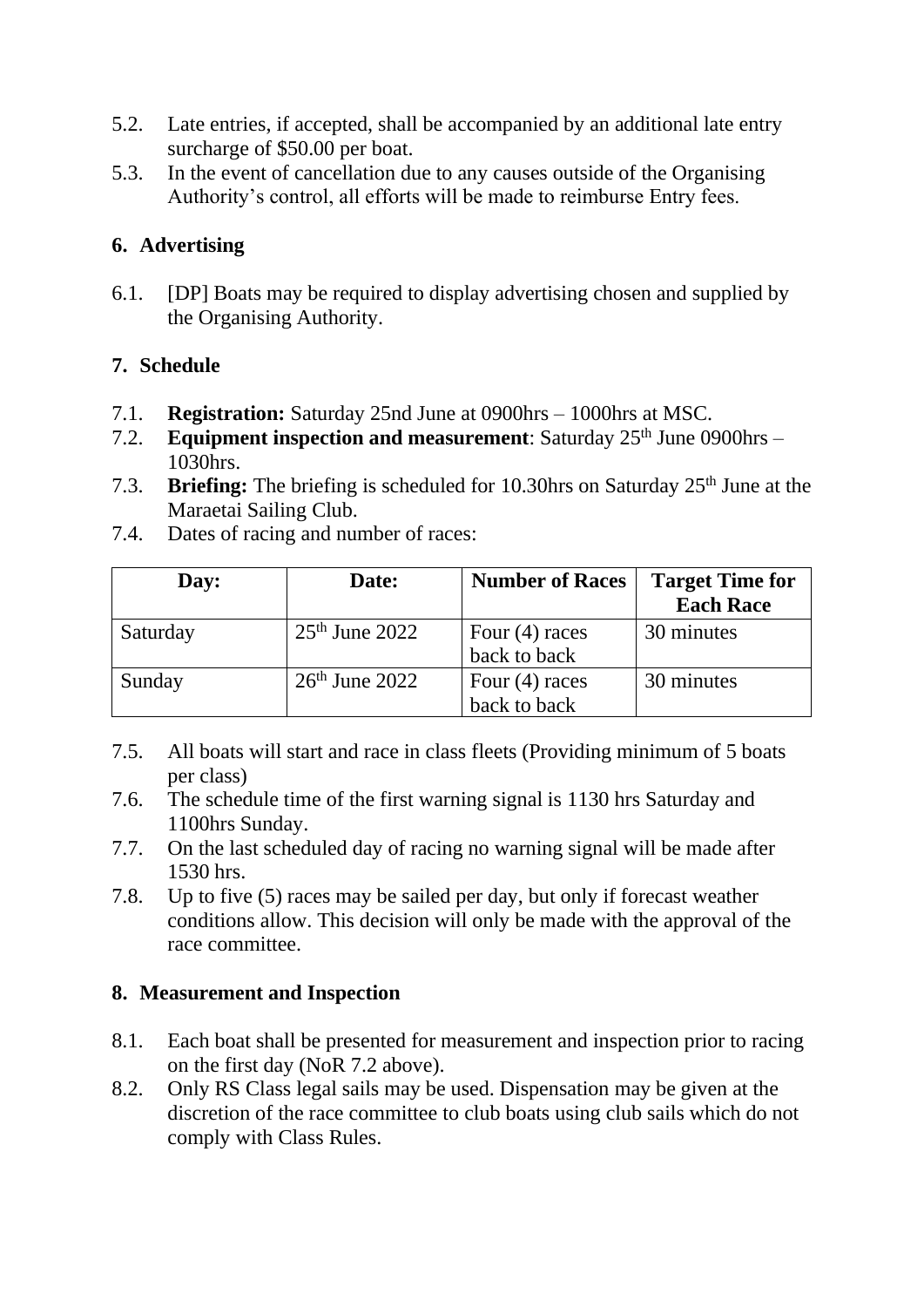8.3. In addition, spot measurement and safety checks may be conducted at any time throughout the regatta.

#### **9. Venue**

- 9.1. The host club is Maraetai Sailing Club (MSC), Maraetai Auckland. Appendix A shows the location of the Club and event venue.
- 9.2. The racing will take place in the waters off Maraetai. Appendix B shows the approximate location of the Racing Area.

#### **10. Courses**

10.1. The courses to be sailed will be outlined in the Supplementary Sailing instructions, but will consist of W/L and/or triangle course using laid inflatable marks.

#### **11. Penalty System**

- 11.1. Appendix P, Special Procedures for RRS 42 may apply as amended by the Supplementary Sailing Instructions.
- 11.2. RRS 44.1 is changed so that the Two-Turns Penalty is replaced by the One-Turn Penalty.

# **12. Scoring**

- 12.1. Eight (8) races are scheduled.
- 12.2. Five (4) races are required to be completed to constitute a regatta.
- 12.3. When fewer than five (5) races have been completed, a boat's series score will the total of her race scores.
- 12.4. When 5 or more races have been completed, a boat's series score will be the total of her race scores excluding her worst score.

# **13. Launching**

- 13.1. [DP] All competing boats shall be launched and retrieved from Maraetai Beach in the compound of the MSC, unless instructed otherwise by the Organising Authority
- 13.2. [DP] Beach trolleys shall be clearly marked with the boat's sail number.

# **14. Support Boats**

- 14.1. [DP] All support vessels are required to register on the day.
- 14.2. [DP] All support vessels and coach boats must have VHF communications and be available to assist the race committee if required.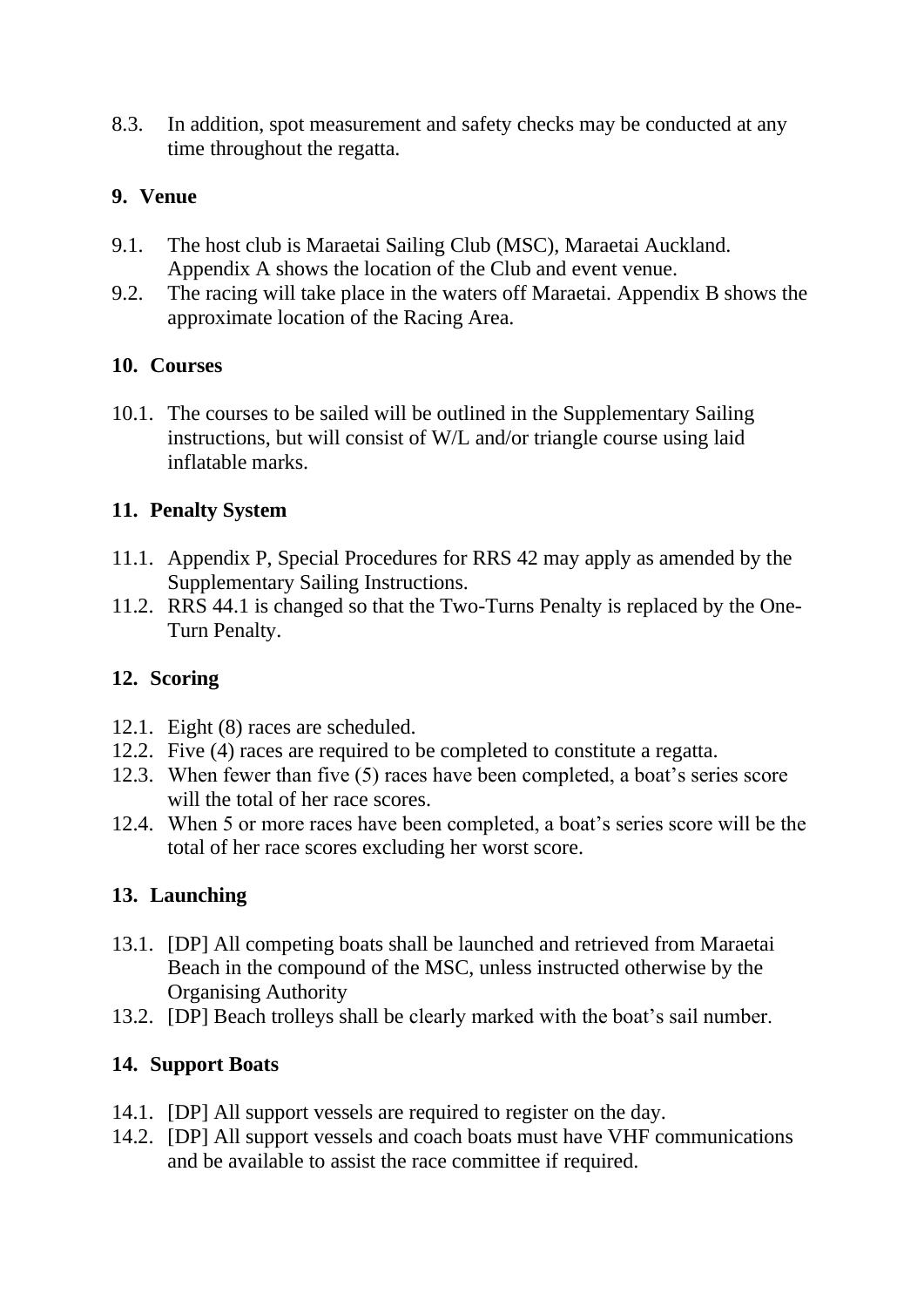14.3. [DP] All support person vessels shall always have an engine safety cut out switch (kill cord) attached to the driver while the engine is running, unless prior written exemption has been provided by the OA.

#### **15. Risk Statement**

15.1. RRS 3 states: 'The responsibility for a boat's decision to participate in a race or to continue to race is hers alone.' By participating in this event each competitor agrees and acknowledges that sailing is a potentially dangerous activity with inherent risks. These risks include strong winds and rough seas, sudden changes in weather, failure of equipment, boat handling errors, poor seamanship by other boats, loss of balance on an unstable platform and fatigue resulting in increased risk of injury. **Inherent in the sport of sailing is the risk of permanent, catastrophic injury or death by drowning, hypothermia or other causes.**

#### **16. Insurance**

16.1. Each participating boat shall be insured with valid marine third-party liability insurance with a minimum cover of \$1,000,000 per incident or the equivalent.

#### **17. Rights to Use Name & Likeness**

17.1. By participating in the event, a competitor automatically grants to the Organising Authority and the sponsors of the event, the right in perpetuity, to make, use and show, from time to time and at the discretion, any motion pictures, still pictures and live, taped or film television and other reproductions of him/her during the period of the competition for said event in which the competitor participated and in all material related to the said event without compensation.

#### **18. Use of Drone for Media**

18.1. All those who take part in the regatta as competitors as well as support crew or spectators agree to be overflown by a drone during the duration of the event, this includes your person and your property (boats).

#### **19. Prizes**

19.1. Prizes will be given based on the following divisions: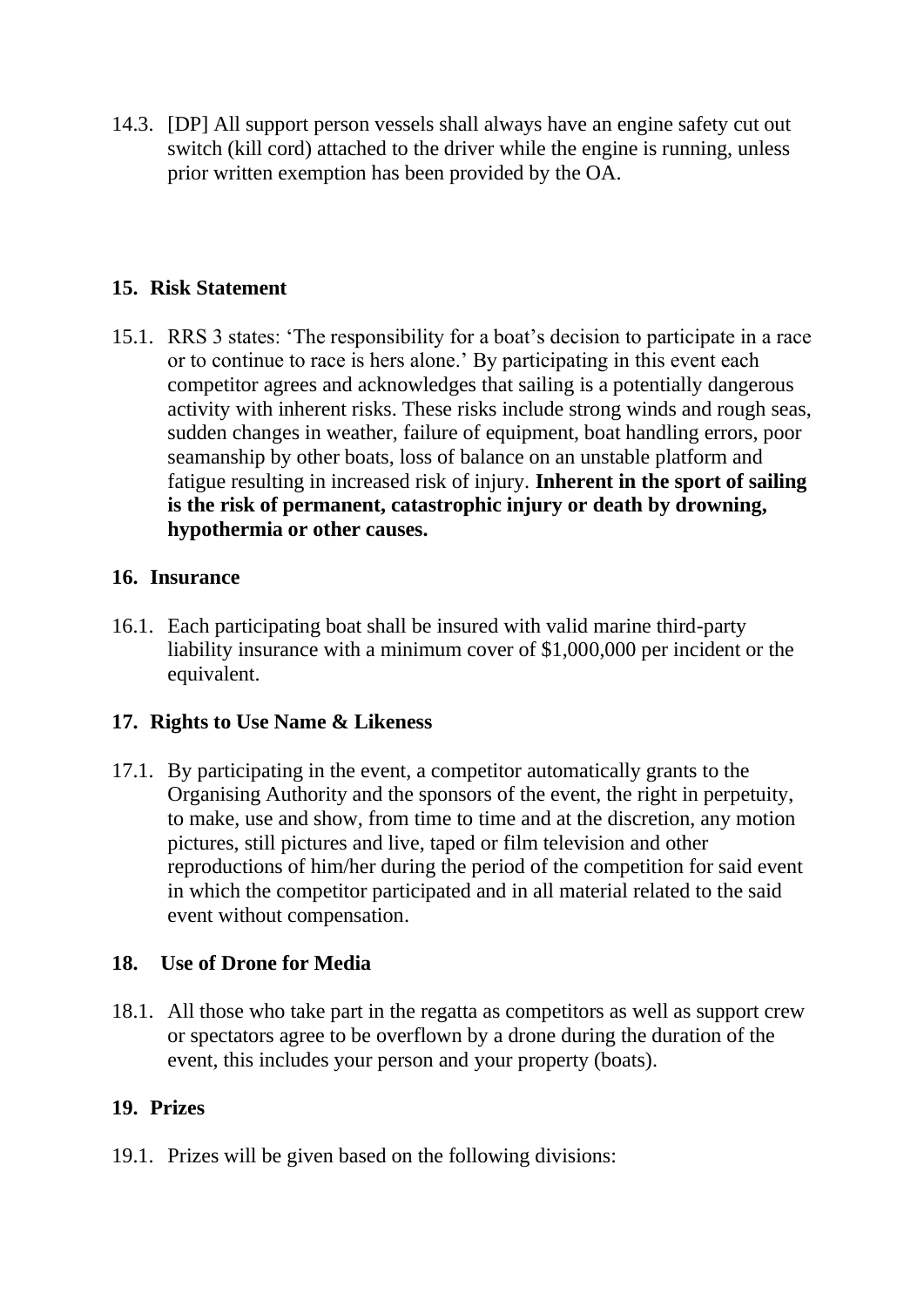- a) Youth : helm and crew aged 18 or under.
- b) Women's: All girl boat, both helm and crew aged 18 or under-
- c) Junior: Both helm and crew aged 13 or under.
- d) Open: One or both sailors shall be over 18 years.
- 19.2. For age divisions the skipper / crew shall both be under or on the age-group as at 31st December, 2022
- 19.3. A minimum of three (3) entries are required to constitute a division.
- 19.4. Division prizes will be awarded based on a boats place in the overall rankings. Divisions will not be rescored separately.

#### **20. COVID-19**

20.1. All visitors must wear a face mask whilst inside the MSC club other than when they are seated for eating or drinking.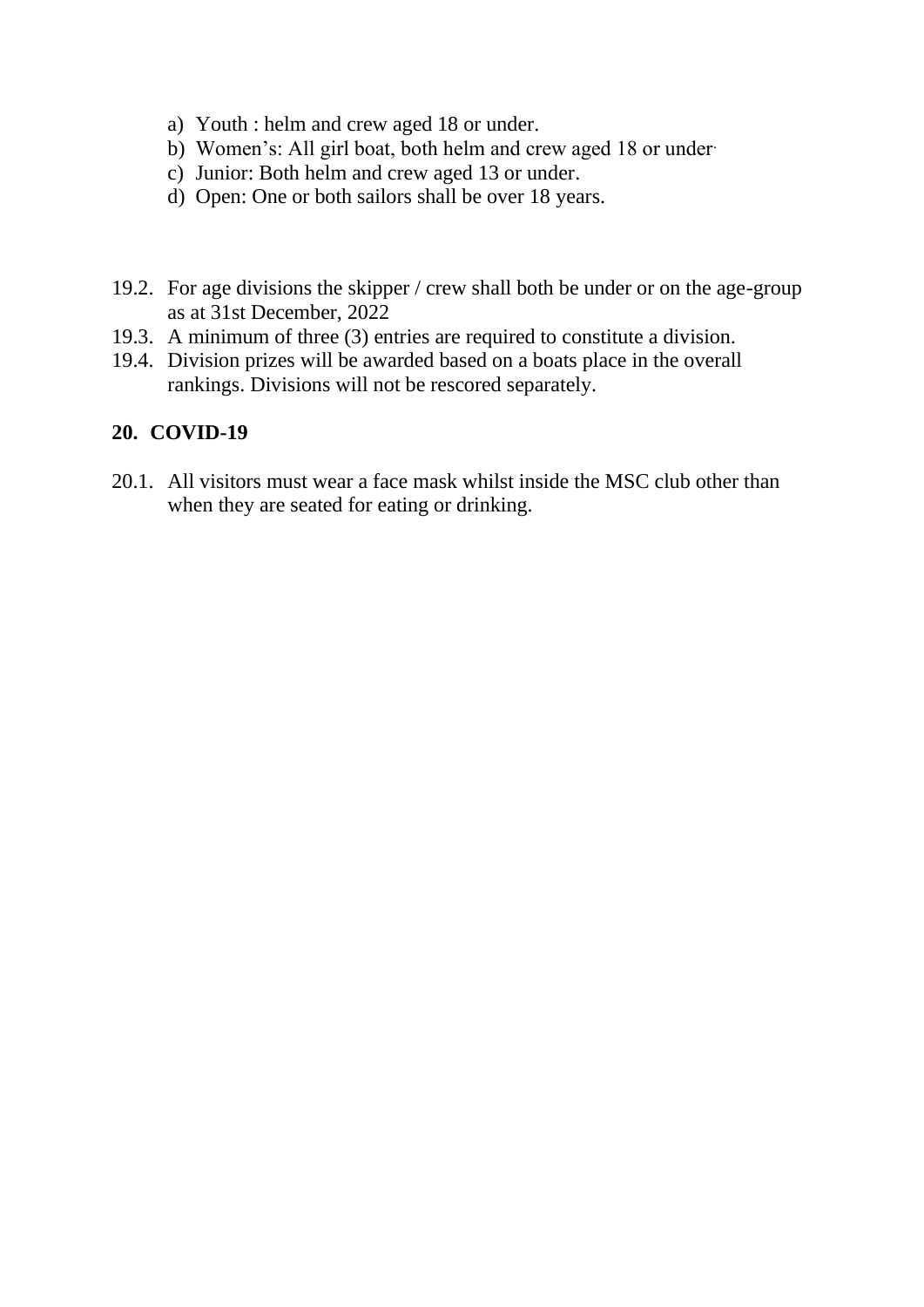# **21. Further Information**

For further information, please contact:

Geoff Rasmussen

027 2222555 Email: [admin@maraetaiboatclub.org.nz](mailto:admin@maraetaiboatclub.org.nz)

#### **APPENDIX A LOCATION OF MARAETAI SAILING CLUB**



Maraetai Sailing Club Physical: 188 Maraetai Dr, Maraetai Beach, Auckland Postal: PO Box 281006, Maraetai Beach, Manukau 2148 Phone: 09 536 6649 ext 2 Email admin@maraetaiboatclub.org.nz